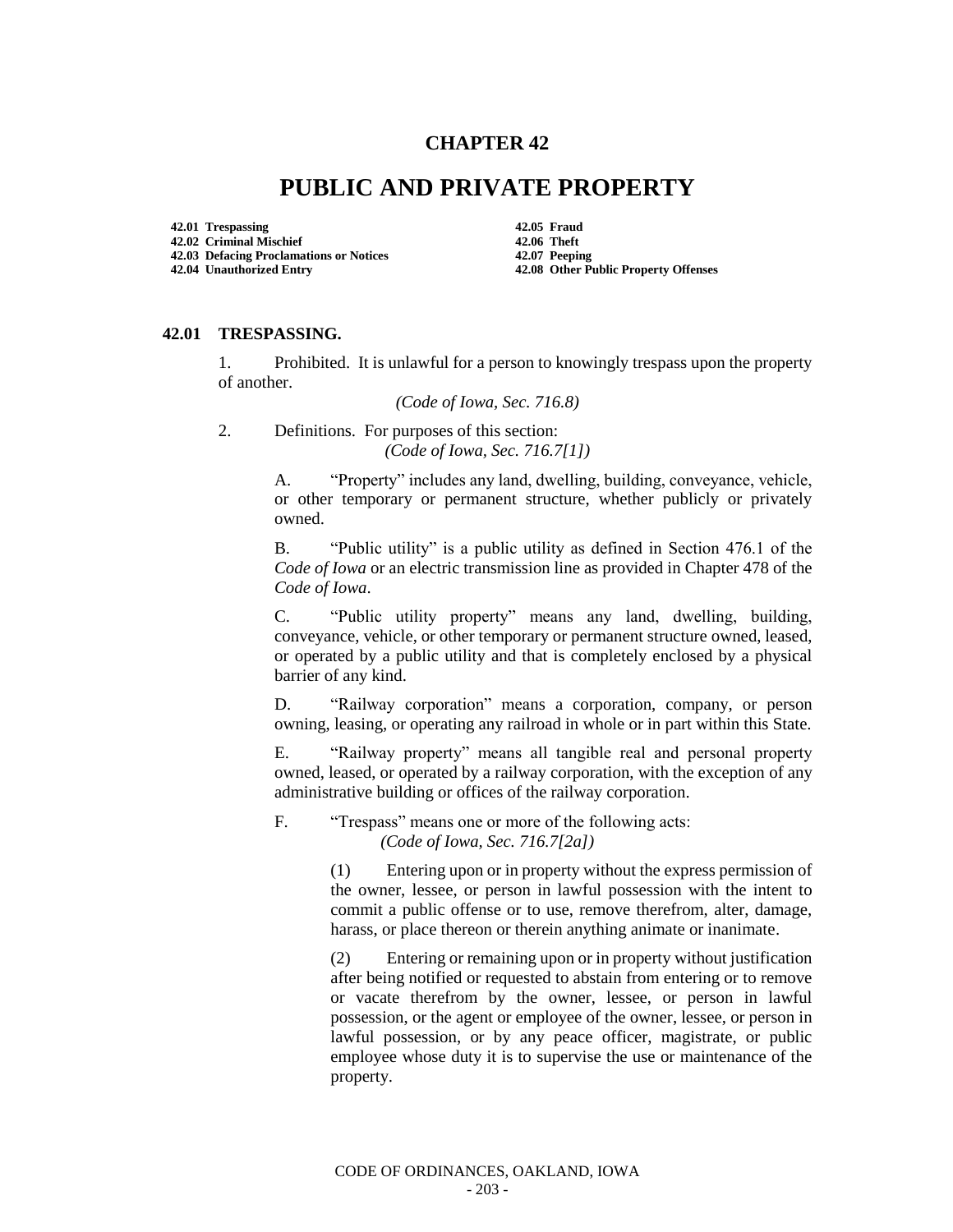(3) Entering upon or in property for the purpose or with the effect of unduly interfering with the lawful use of the property by others.

(4) Being upon or in property and wrongfully using, removing therefrom, altering, damaging, harassing, or placing thereon or therein anything animate or inanimate, without the implied or actual permission of the owner, lessee, or person in lawful possession.

(5) Entering or remaining upon or in railway property without lawful authority or without the consent of the railway corporation which owns, leases, or operates the railway property. This paragraph does not apply to passage over a railroad right-of-way, other than a track, railroad roadbed, viaduct, bridge, trestle, or railroad yard, by an unarmed person if the person has not been notified or requested to abstain from entering onto the right-of-way or to vacate the right-ofway and the passage over the right-of-way does not interfere with the operation of the railroad.

(6) Entering or remaining upon or in public utility property without lawful authority or without the consent of the public utility that owns, leases, or operates the public utility property. This paragraph does not apply to passage over public utility right-of-way by a person if the person has not been notified or requested by posted signage or other means to abstain from entering onto the right-of-way or to vacate the right-of-way.

3. Specific Exceptions. "Trespass" does not mean either of the following: *(Code of Iowa, Sec. 716.7[2b])*

> A. Entering upon the property of another for the sole purpose of retrieving personal property which has accidentally or inadvertently been thrown, fallen, strayed, or blown onto the property of another, provided that the person retrieving the property takes the most direct and accessible route to and from the property to be retrieved, quits the property as quickly as is possible, and does not unduly interfere with the lawful use of the property. This paragraph does not apply to public utility property where the person has been notified or requested by posted signage or other means to abstain from entering.

B. Entering upon the right-of-way of a public road or highway.

**42.02 CRIMINAL MISCHIEF.** It is unlawful, for any person who has no right to do so, to intentionally damage, deface, alter, or destroy property.

*(Code of Iowa, Sec. 716.1)* 

**42.03 DEFACING PROCLAMATIONS OR NOTICES.** It is unlawful for a person intentionally to deface, obliterate, tear down, or destroy in whole or in part, any transcript or extract from or of any law of the United States or the State, or any proclamation, advertisement or notification, set up at any place within the City by authority of the law or by order of any court, during the time for which the same is to remain set up. *(Code of Iowa, Sec. 716.1)*

**42.04 UNAUTHORIZED ENTRY.** No unauthorized person shall enter or remain in or upon any public building, premises, or grounds in violation of any notice posted thereon or when said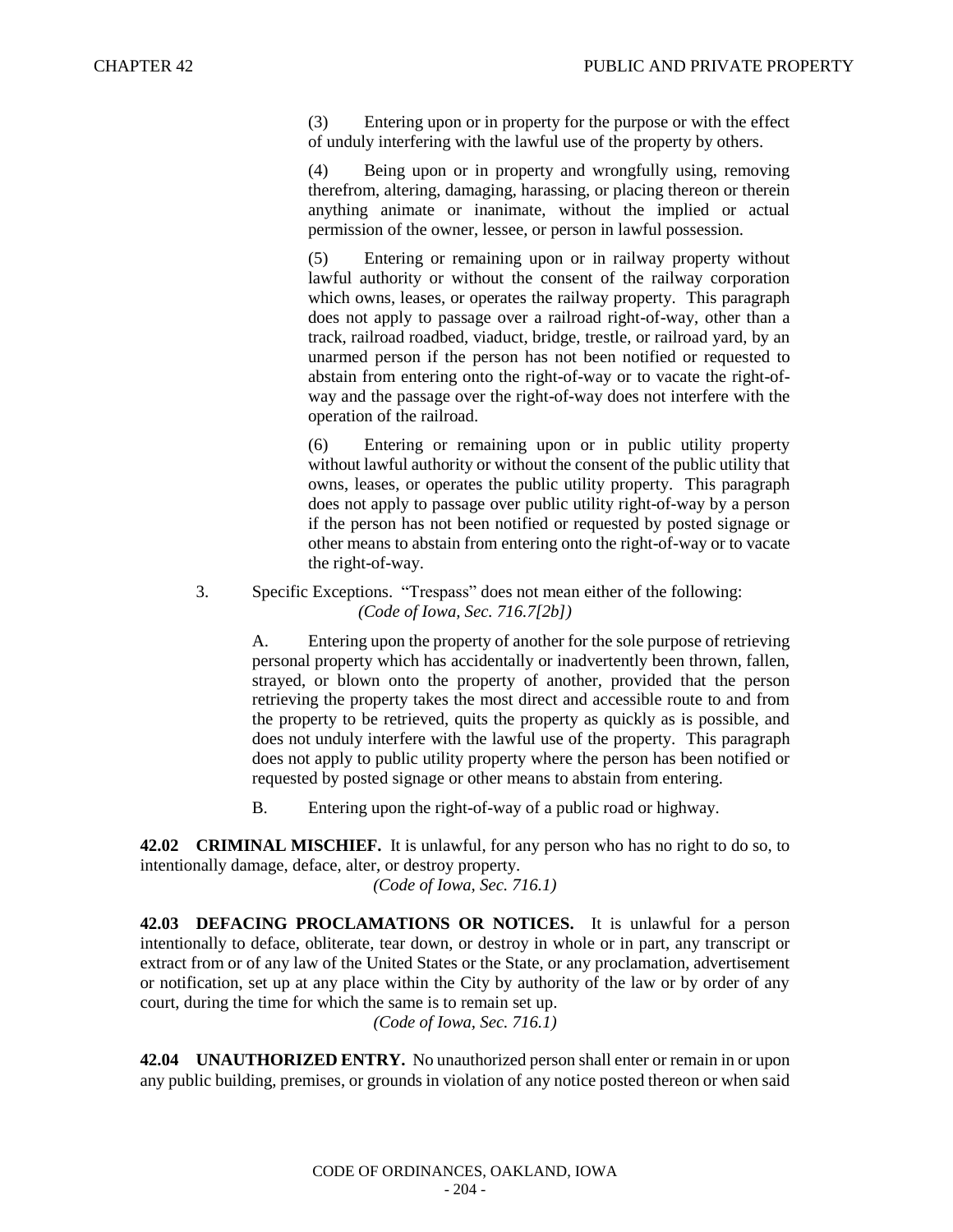building, premises or grounds are closed and not open to the public. When open to the public, a failure to pay any required admission fee also constitutes an unauthorized entry.

**42.05 FRAUD.** It is unlawful for any person to commit a fraudulent practice as defined in Section 714.8 of the *Code of Iowa*.

*(Code of Iowa, Sec. 714.8)* 

**42.06 THEFT.** It is unlawful for any person to commit theft as defined in Section 714.1 of the *Code of Iowa*.

*(Code of Iowa, Sec. 714.1)* 

**42.07 PEEPING.** It is unlawful to loiter on the public sidewalks, streets, alleys, or other ways of the City or on any private property with the intent to peep or to be in the act of peeping, spying, or looking into the windows of dwellings, apartments, homes, or any private place, whether in close proximity thereto or not.

**42.08 OTHER PUBLIC PROPERTY OFFENSES.** The following chapters of this Code of Ordinances contain regulations prohibiting or restricting other activities or conditions that are also deemed to be public property offenses:

- 1. Chapter 21 Library
	- A. Section 21.10 Injury to Books or Property
	- B. Section 21.11 Theft of Library Property
- 2. Chapter 105 Solid Waste Control and Recycling
	- A. Section 105.07 Littering Prohibited
- 3. Chapter 135 Street Use and Maintenance
	- A. Section 135.01 Removal of Warning Devices
	- B. Section 135.02 Obstructing or Defacing
	- C. Section 135.03 Placing Debris On
	- D. Section 135.04 Playing In
	- E. Section 135.05 Traveling on Barricaded Street or Alley
	- F. Section 135.08 Burning Prohibited
	- G. Section 135.12 Dumping of Snow
- 4. Chapter 136 Sidewalk Regulations
	- A. Section 136.11 Interference with Sidewalk Improvements
	- B. Section 136.15 Fires or Fuel on Sidewalks
	- C. Section 136.16 Defacing
	- D. Section 136.17 Debris on Sidewalks
	- E. Section 136.18 Merchandise Display
	- F. Section 136.19 Sales Stands